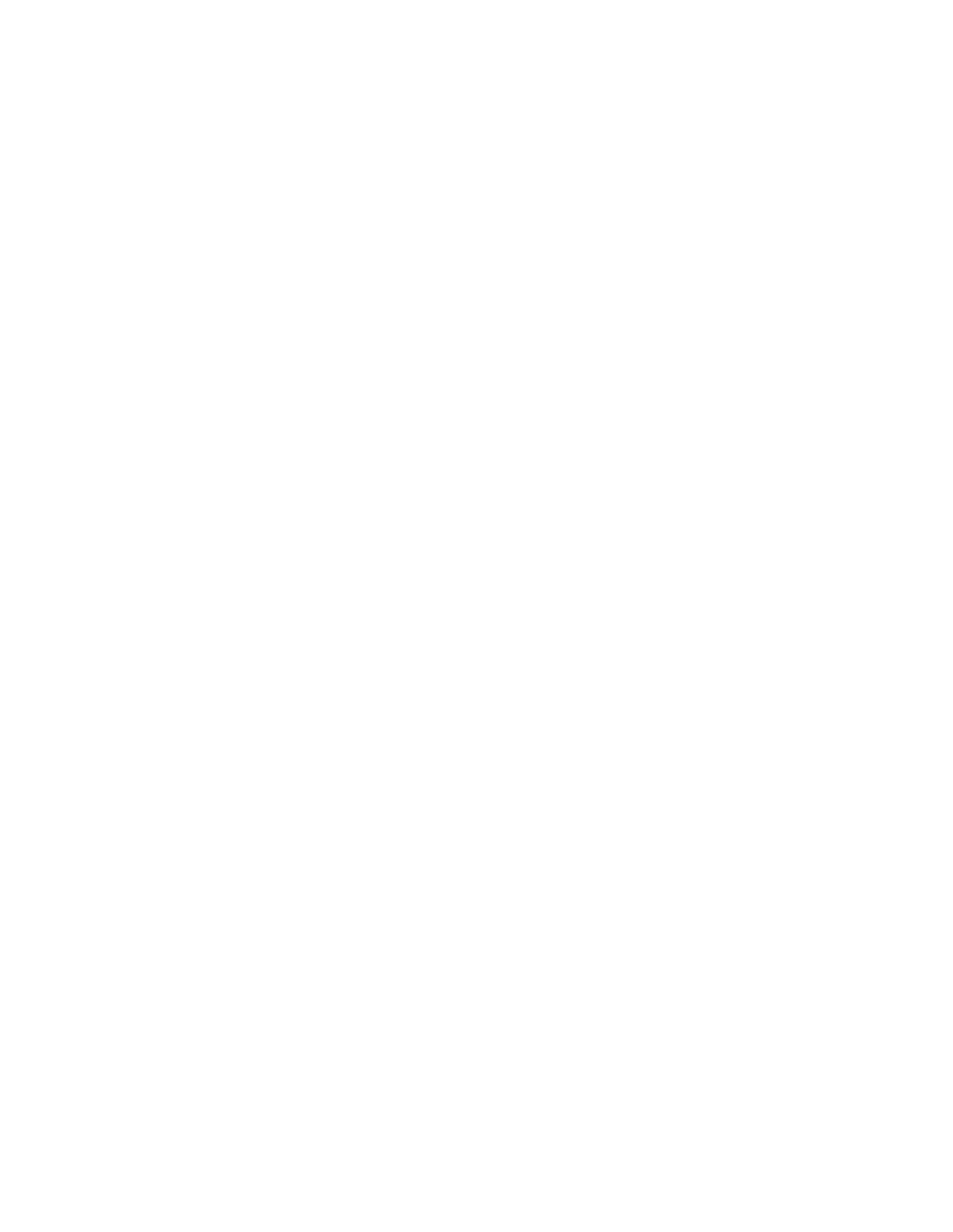# **Contents**

| $2.$ Introduction $\cdots$ and $\cdots$ and $\cdots$                      |  |  |  |  |  |  |  |
|---------------------------------------------------------------------------|--|--|--|--|--|--|--|
|                                                                           |  |  |  |  |  |  |  |
|                                                                           |  |  |  |  |  |  |  |
|                                                                           |  |  |  |  |  |  |  |
|                                                                           |  |  |  |  |  |  |  |
|                                                                           |  |  |  |  |  |  |  |
|                                                                           |  |  |  |  |  |  |  |
|                                                                           |  |  |  |  |  |  |  |
| 7. Configuration $\cdots$ and $\cdots$ and $\cdots$                       |  |  |  |  |  |  |  |
| 7-1, The Configuration for the whole equipment <b>With and Strategier</b> |  |  |  |  |  |  |  |
|                                                                           |  |  |  |  |  |  |  |
|                                                                           |  |  |  |  |  |  |  |
|                                                                           |  |  |  |  |  |  |  |
|                                                                           |  |  |  |  |  |  |  |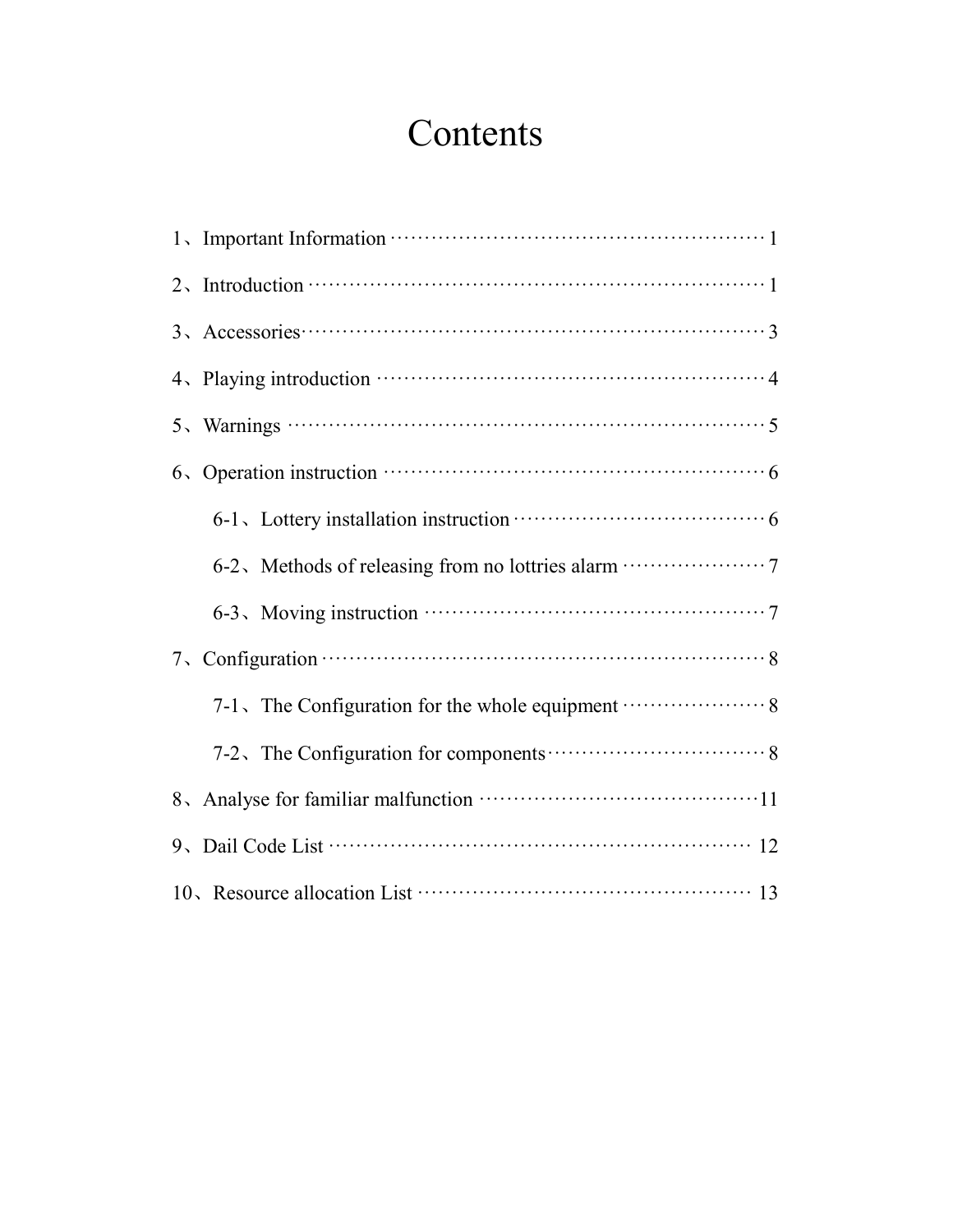### **1**、**Important Information.**

For indoor use only. **Outer size:** 35X35X91H (inches) **Weight:** 210lbs **Frequency:** 50HZ **Power Supply:** AC110V **Power:** 350W **Player Number:** 1 person



# **Warnings:**

- To avoid electrical Shock, turn off and unplug the game power before servicing.
- **Please read this manual carefully before operating.**

## **2**、**Introduction**

LUCKY ZONE is a fast coin amusement game. It is simple to play for all ages. The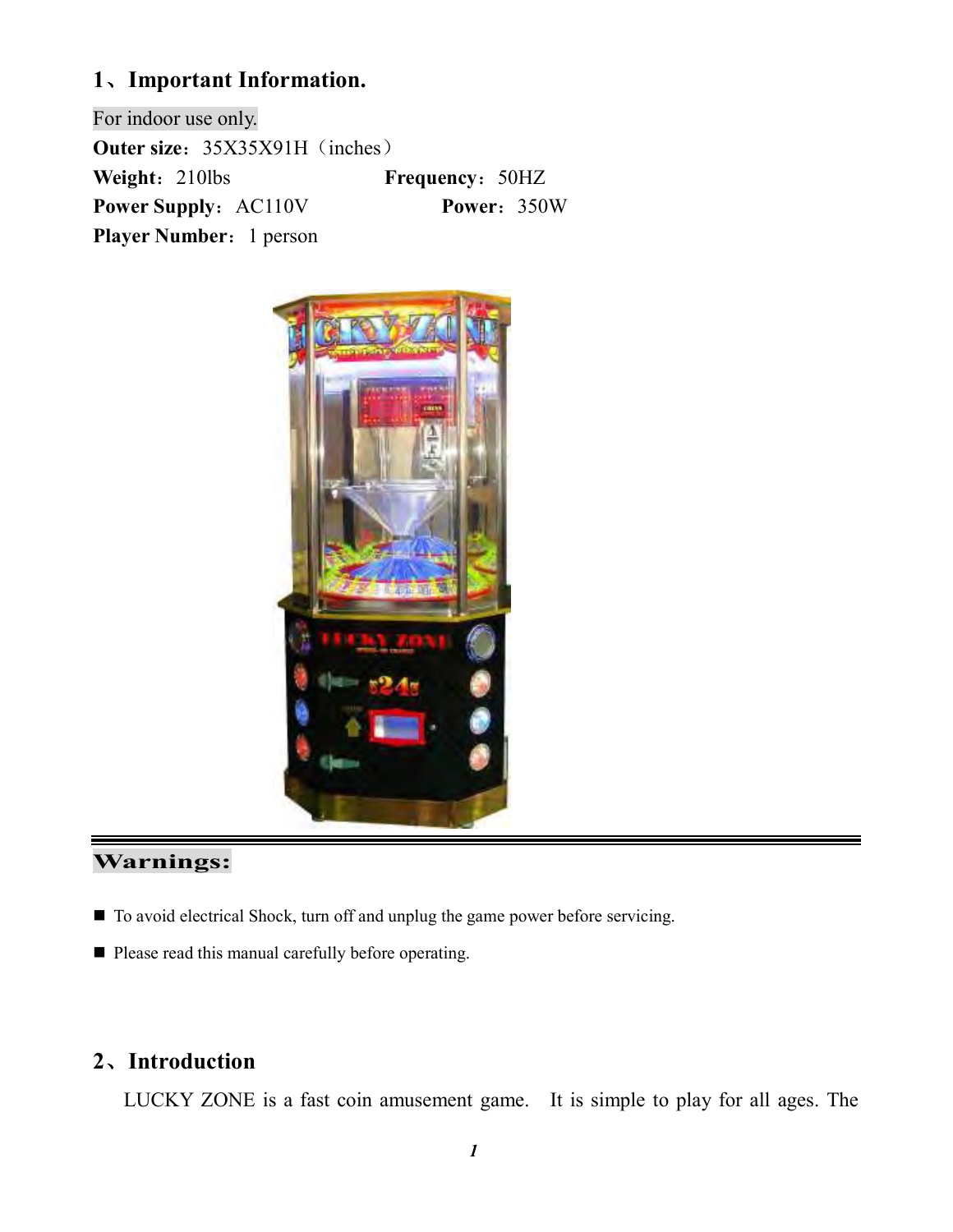game is setup for coins/tokens in and tickets out.. There are two attractive bonuses which will keep the player's interests.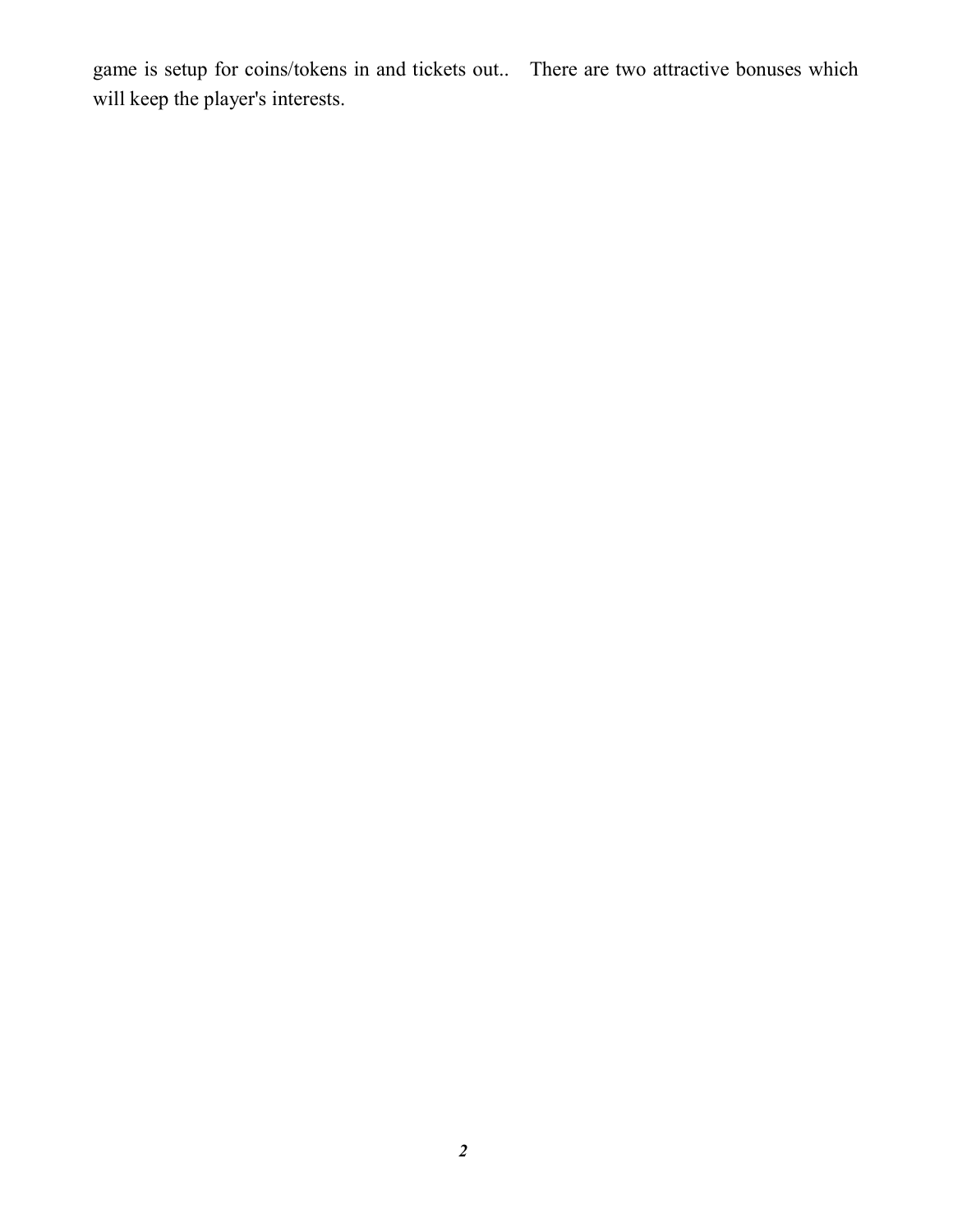# **3**、**Accessories**

| Please check all the following accessories are ready or not before moving |  |  |  |
|---------------------------------------------------------------------------|--|--|--|
|                                                                           |  |  |  |

| Fitting<br>name                                                  | Spec          | Quantity       | Sketch map | Remarks                                                  |
|------------------------------------------------------------------|---------------|----------------|------------|----------------------------------------------------------|
| Power<br>supply                                                  |               | $\mathbf{1}$   |            | Setting according<br>to customer's<br>local standard.    |
| User Manual                                                      | <b>BOOK</b>   |                |            | User manual                                              |
|                                                                  | ZH88          | $1\,$          |            | For coin box                                             |
| Key                                                              | ZH66          | $1\,$          |            | For coins<br>inserting door,<br>front door, back<br>door |
| Dalinton<br>Tube                                                 | <b>TIP122</b> | $\mathbf{2}$   |            |                                                          |
| chip<br><b>ULN2803L</b><br>encapsulation                         |               | $\overline{2}$ |            |                                                          |
| LED board                                                        | ZH-090901A    | $\mathbf{2}$   |            |                                                          |
| Infrared<br>Photoelectric<br>and Optical<br>infrared<br>receiver | QPT4652B-12   | 2 pairs        |            |                                                          |

(Table one)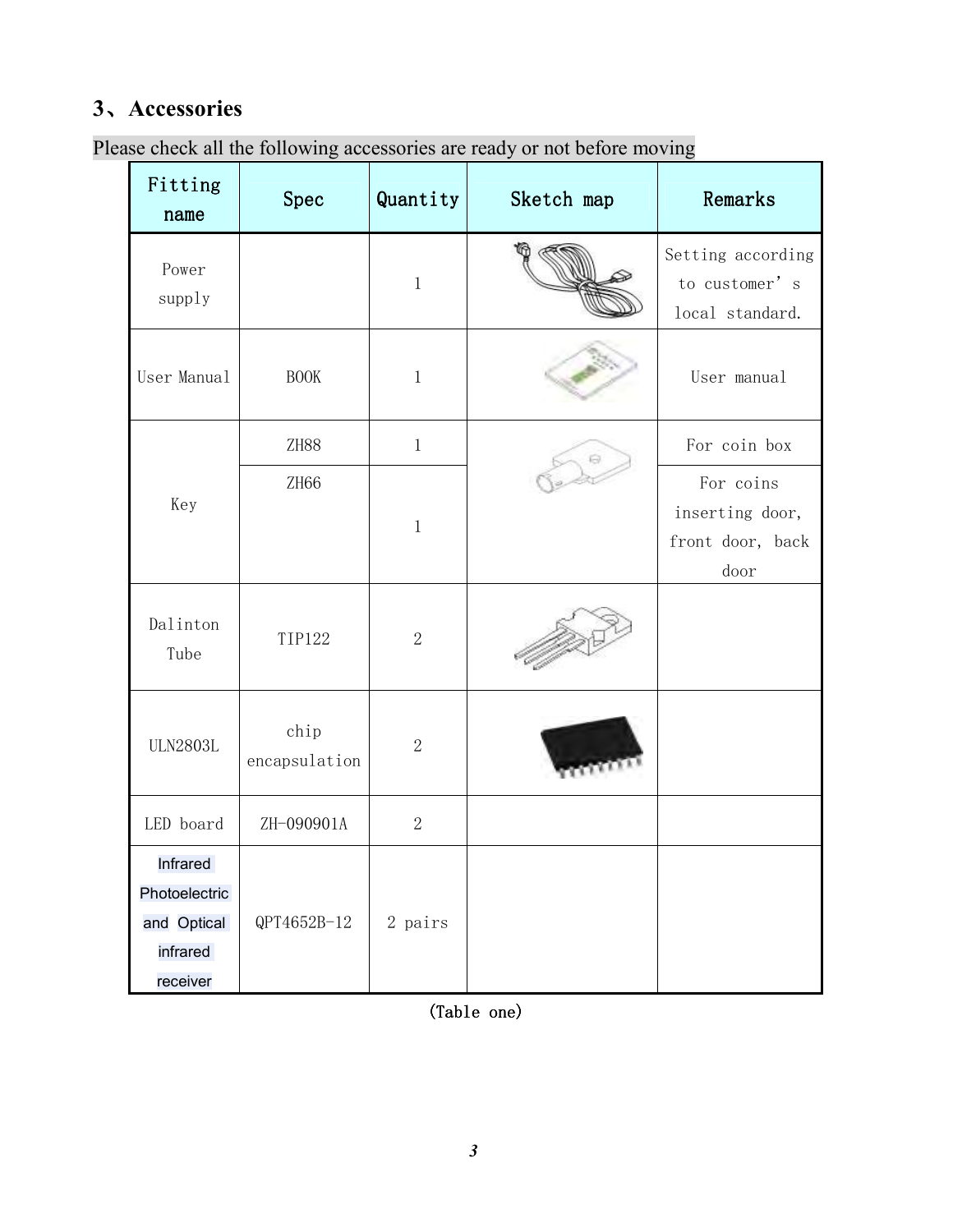### **4**、**Playing introduction**

- Insert a coin/token, and the coin/token will drop onto the flat through Top Funnel Part.
- $\blacksquare$  The coin/token will drops into a random hole, and the corresponding LED will light up; and corresponding values will be paid in tickets according to the hole value displayed on the hole.
- $\blacksquare$  If the coin/token drops into "?" hole, the bonus hole will be chosen randomly (you can set the quantity of bonus hole by adjusting dip switch settings).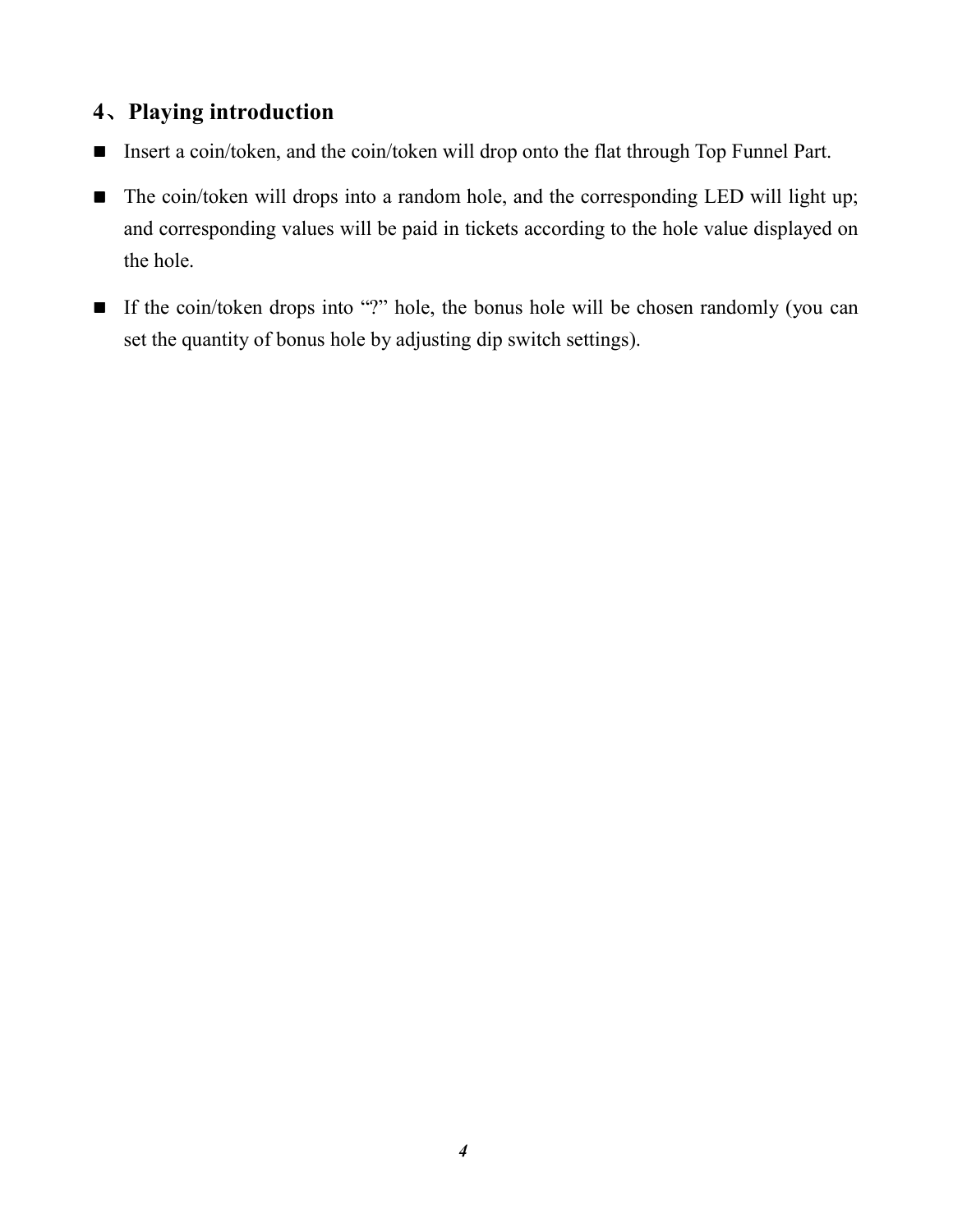# **5**、**Notice**

- $\bullet$ The power cord must removed and unplugged before moving this machine.
- $\bullet$  Please comply with manufacture's requirements during the process of moving and transportation.
- The equipment should be setup on a even floor.
- Please do not lay any sundries on the equipment. The power supply should not be pressed by heavy object, and the circuit should not be uncovered for a long time.
- You must check the power plug and power supply is OK or not, check the voltage is complied with the equipment requirement or not before turning on the power.
- $\bullet$ The power supply voltage should be at  $220V \sim 240V$ .
- $\bullet$ The power cord must be removed and unplugged before maintenance and repairs begin.
- Non-professional should not repair electricity-control setting of this equipment.
- You should seize the power plug when moving the power supply, please do not seize the power supply.
- Please do not step on the power supply cord, or contact the power supply with wet hand to avoid electric shock..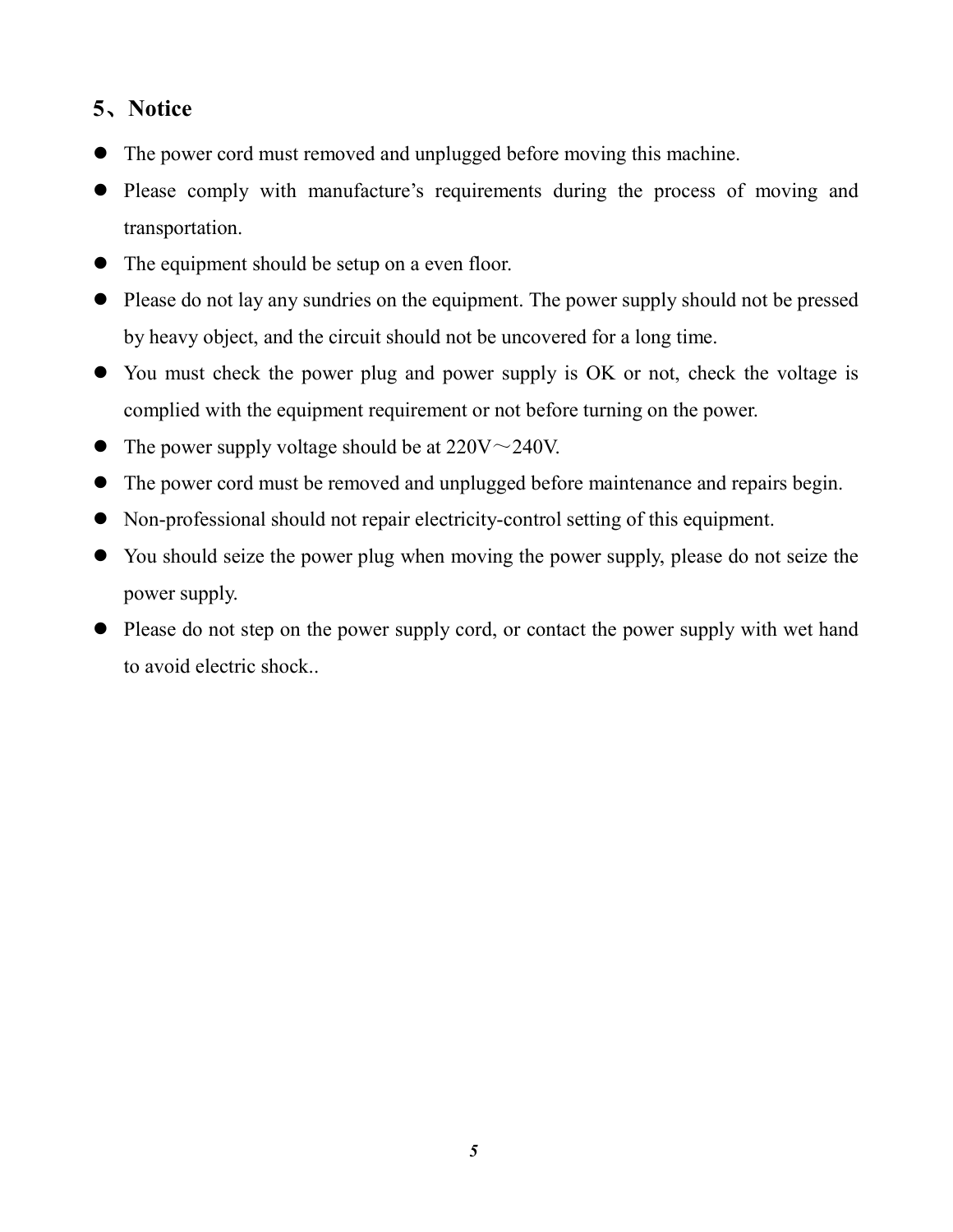### **6**、**Operation introduction**

#### **6-1**、**Lottery-installing introduction.**

- **A.** Open the lottery door by the key
- **B.** Put the lotteries in the lottery box with face upside.
- **C.** Put the lottery in leading slot, and drive it below the holding wheel.
- **D.** Press the jiggle switch in the lottery machine's PCB by hand, until the first lottery is sent out.
- **E.** Lock the lottery door.
- **F.** Notice

1.The lotteries should not be superposed when putting in the leading groove.

2.The lotteries should be set along the ticket-out direction

The eclectic wire should not be enwind or contacted with the lotteries



(**Picture One**)

### **Operation introduction:**

 When inserting the lotteries, please press the jiggle switch on the PCB( or dial the driver switch), the lotteries entry will be loosen state. Now, insert the lotteries into the leading slot, and lead it to the holding wheel, until the first lottery is out.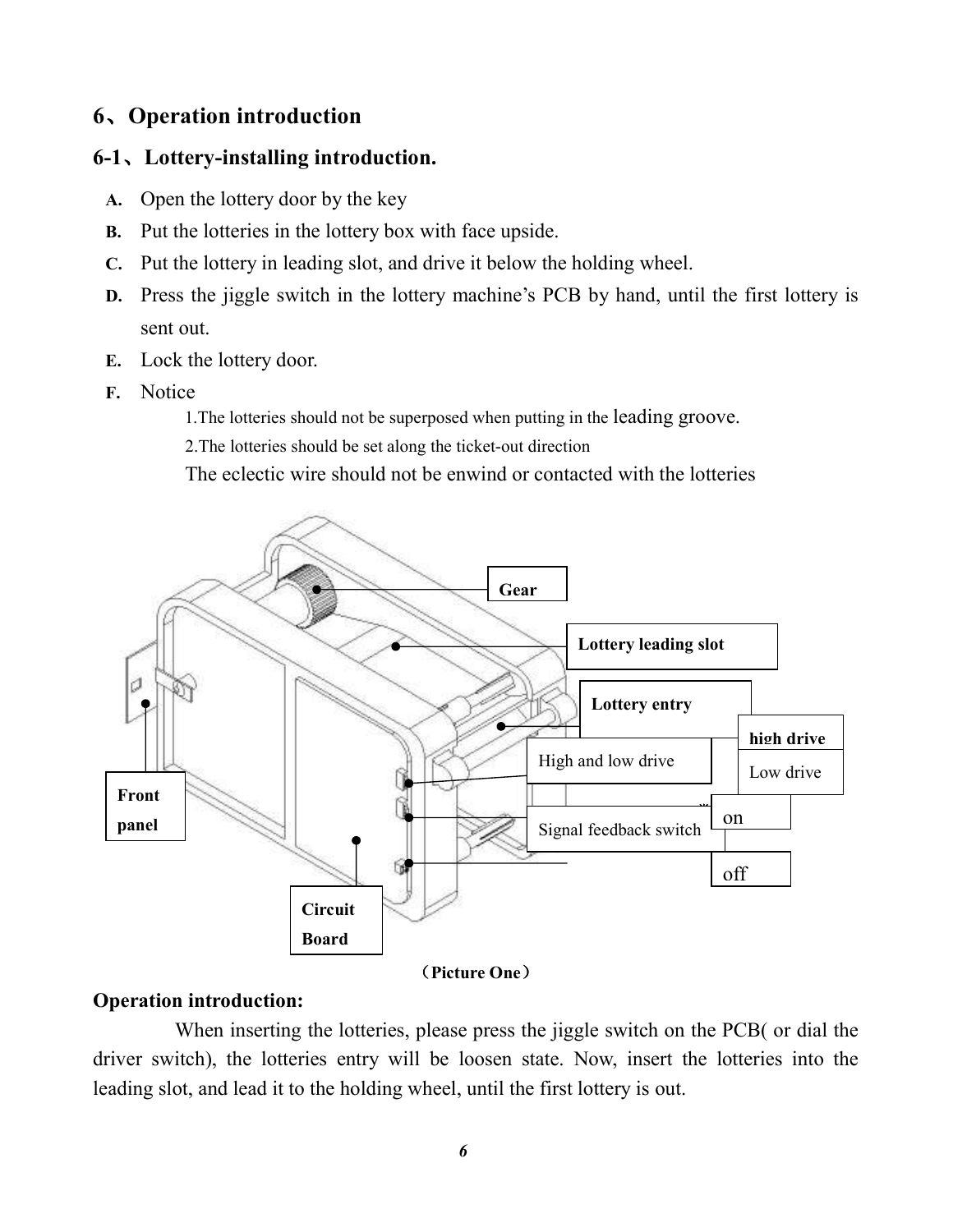### **6-2**、**Methods of releasing from no lottery alarm**

If there is no lottery in the box or error when outputting the lottery, the machine will alarm automatically, and the methods of releasing from alarm are bellowing:

- **(**一**)**、Press the error releasing button on the code list to release from alarm.
- **(**二**)**、Install the lotteries, press the jiggle switch on the lottery machine to release from alarm..

### **6-3**、**Moving instruction.**

 The whole machine can be moved, and the method is very simple and rapid. The operator just adjusts the top of the foot and wheel s under the equipment as bellowing:



#### **Notice**:

- The machine should be at fixed state to keep even when working!
- The equipment should be power off when moving.
- -Please do not move it by wheel when upstairs or downstairs.
- -The operators should seize the equipment during the moving process
- $\bullet$ Please do not lay any sundries on the equipment when moving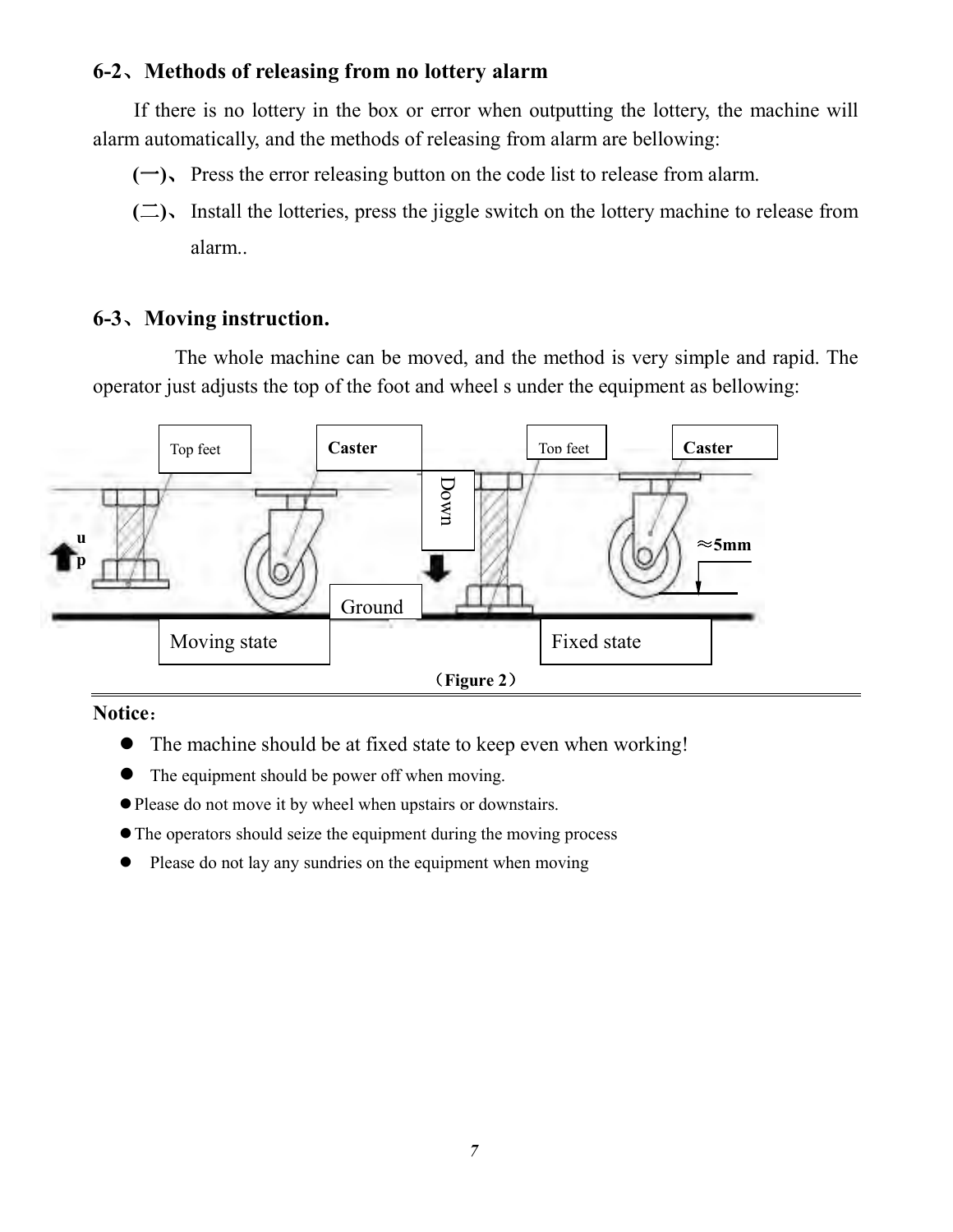# **7**、**Configuration**

# **7-1**、**The whole equipment configuration**



**7-2**、**Components configuration**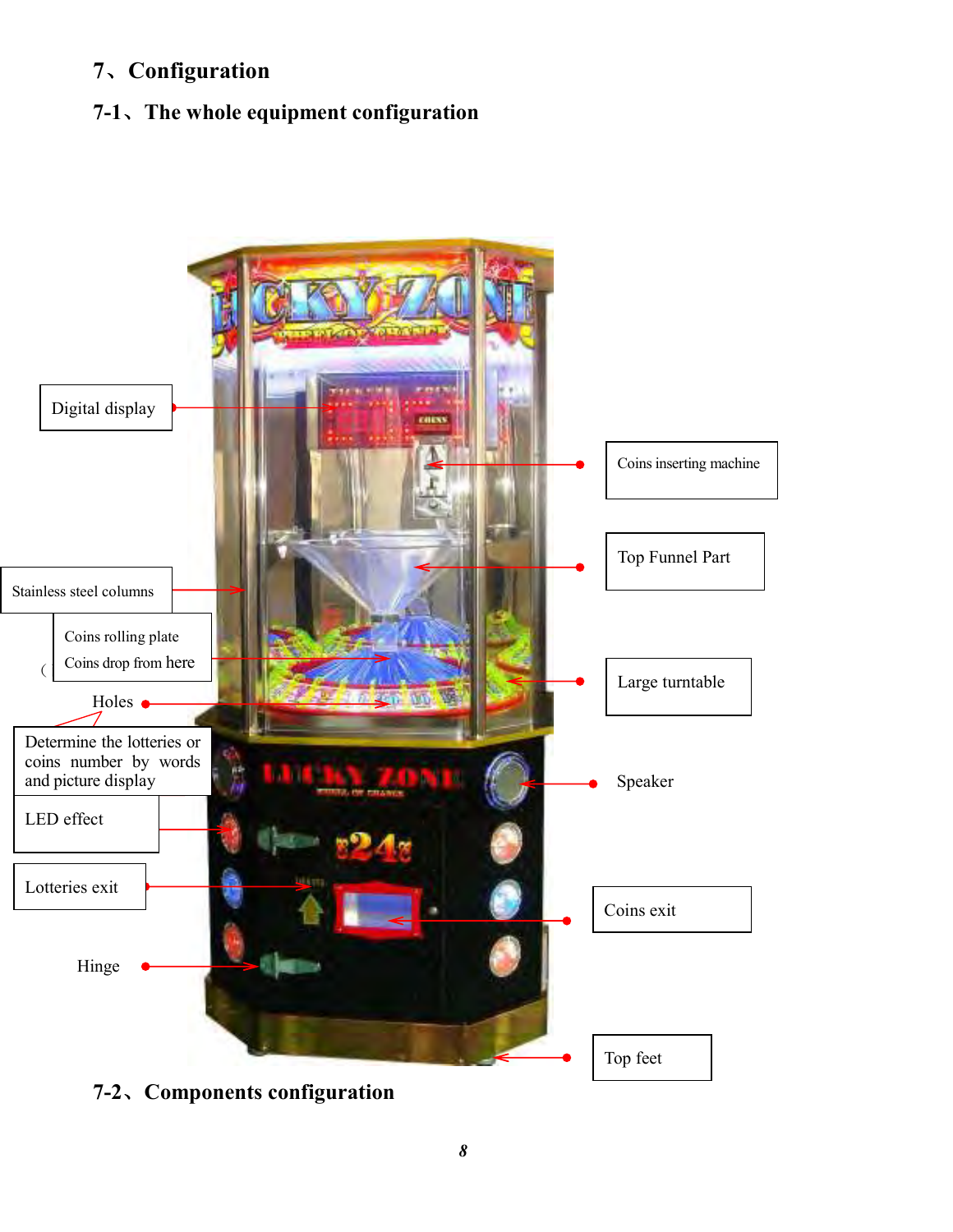#### 1、coins-inserting machine

**CPU comparison coins-inserting machine**:

Advisable coins diameter:  $\Phi 22mm \sim \Phi 28mm$ Advisable coins thickness:  $1.5 \text{mm} \sim 2.0 \text{mm}$ Working voltage:  $DC+12V \pm 20%$ Working temperature: 0℃~+50℃



### **Operation instruction**:

**(**一**)**、 Please move the test coins folder, take the test coins out, and change them for using coins.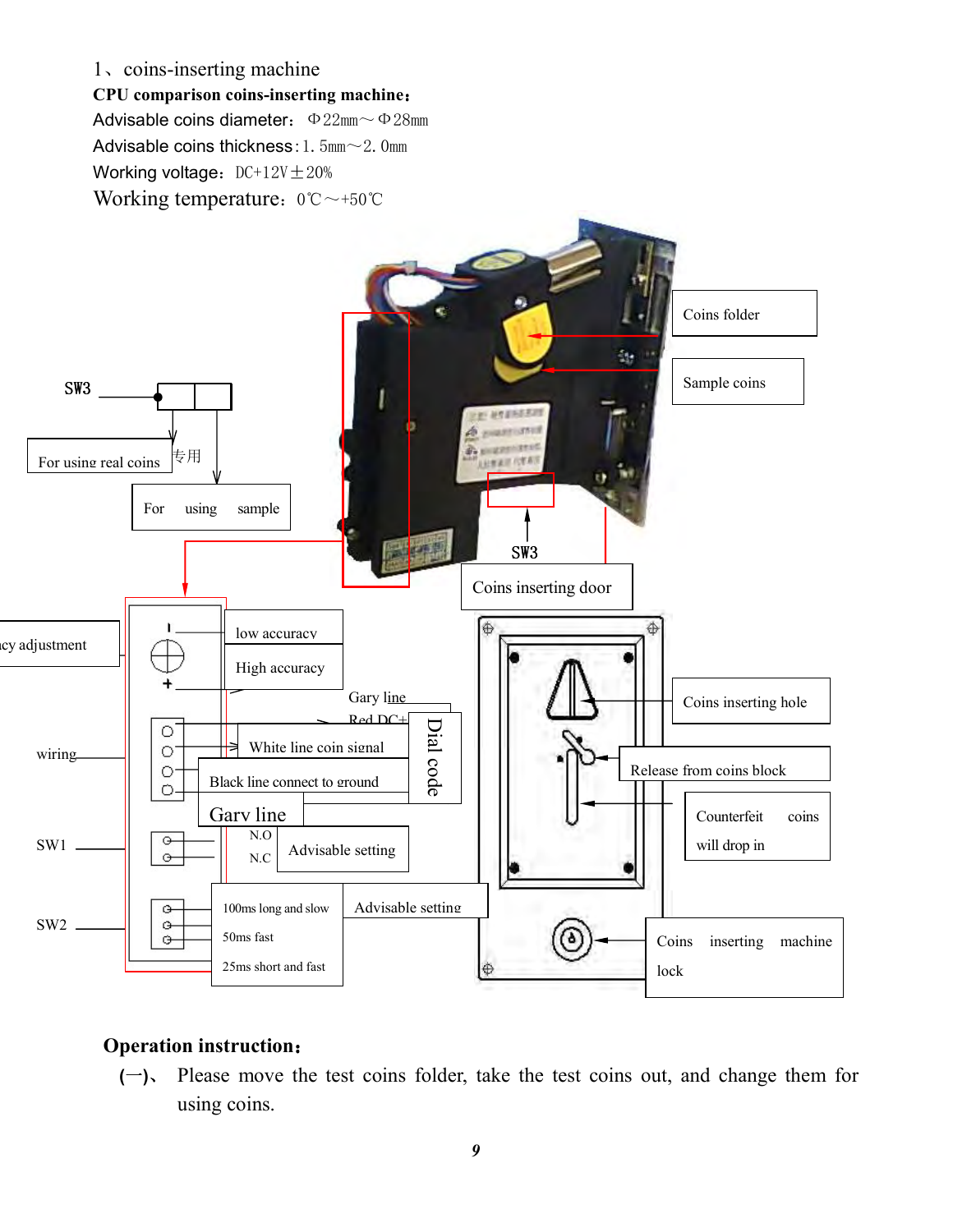- **(**二**)**、 Choose to use real coins or sample cost, please adjust SW3
- **(**三**)**、 Please adjust SW2 to choose the inserting signal speed.
- **(**四**)**、 Please adjust the sensitivity of filtering coins, please spin the accuracy adjustment to adjust;

### 2、Code list

The coins quantity and lotteries quantity is accurately counted by dial code list.



### 3、Power filter

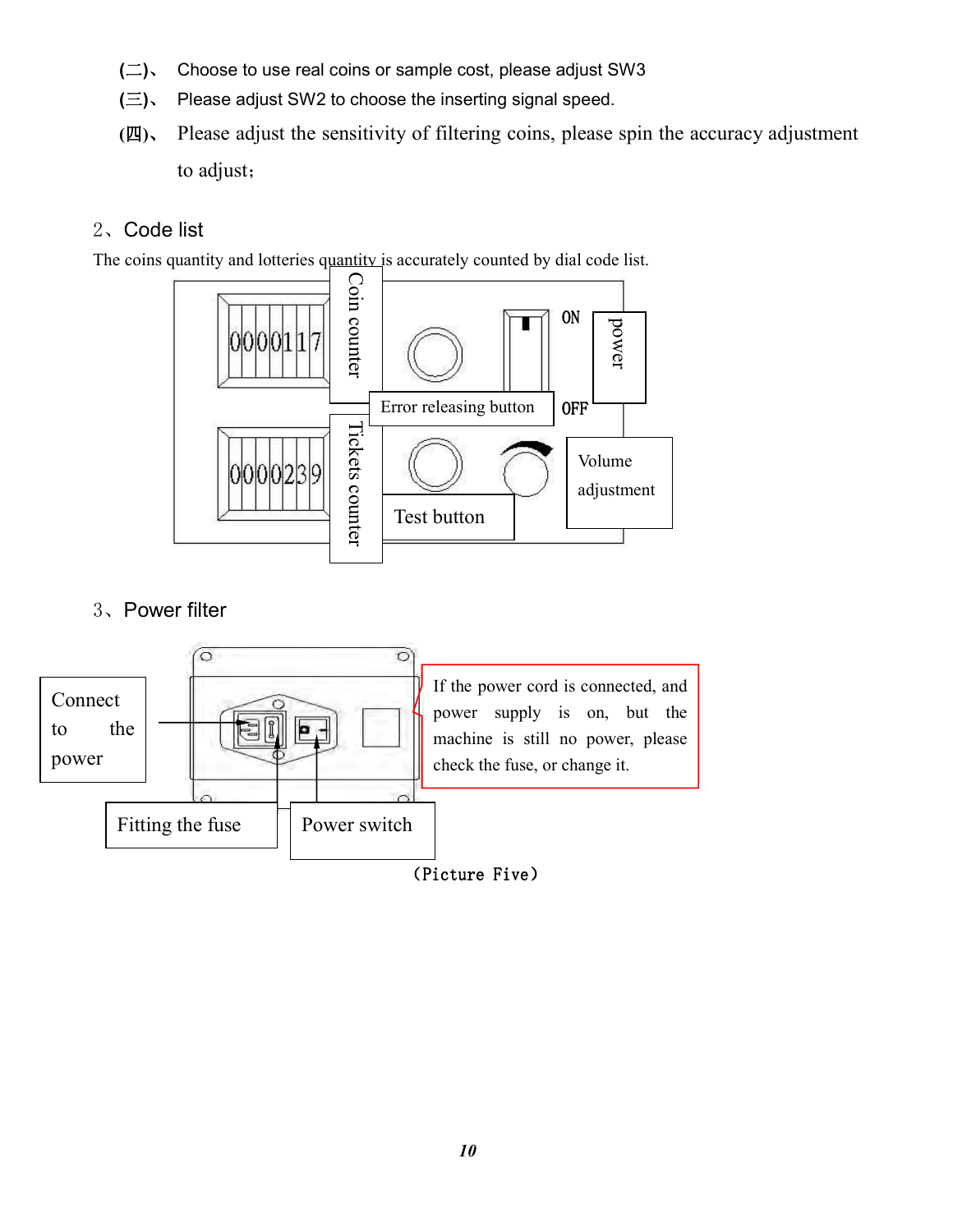# **8**、**Analyses for familiar error**

| <b>Malfunction</b><br>description | Causes                                                                                                                                                            | Resolution                                                                                                                                                                           |
|-----------------------------------|-------------------------------------------------------------------------------------------------------------------------------------------------------------------|--------------------------------------------------------------------------------------------------------------------------------------------------------------------------------------|
| Do not work                       | 1, Power is off or fuse is broken<br>2. Switch power supply box is broken<br>3. CPU board is broken<br>4. Main PCB is broken.                                     | 1. Turn on the power, change the<br>fuse<br>2. Change switch power supply box<br>3、change CPU board<br>4. change main PCB                                                            |
| No sound                          | 1. Speaker is broken or circuit blocks.<br>2. Sound deposit chip is wrong inserted in or<br>broken.<br>3. Main PCB amplifier is broken.                           | 1. Get through the circuit , change<br>the speaker.<br>2. Re-insert in or change the Sound<br>deposit chip<br>3. Resolve the malfunction by hand                                     |
| <b>Coins block</b>                | 1、Coins block<br>2. Coins machine is broken or too precise                                                                                                        | 1. Resolve the malfunction by hand<br>2. Change the Coins machine or<br>adjust the precision                                                                                         |
| Lottery out<br>malfunction        | 1. Lottery machine is broken<br>2. Lottery machine is blocked<br>3. Circuit is block<br>4. The state of code-dialing switch is not<br>right                       | 1. Change the lottery machine<br>2. Resolve the malfunction by hand<br>3. Check the circuit and get it<br>through<br>4. Affirm the state of dial code<br>switch(Reference to List 3) |
| Coins-out<br>malfunction          | 1、Coins block<br>2. Coins counter is broken or malfunctioned.<br>3. Photoelectric scores counting board is<br>broken and no scores or counting is not<br>correct. | 1. Resolve the malfunction by<br>hand<br>2. Repair the coin counter or<br>change it.<br>3. Change the photoelectric<br>scores counting board.                                        |
| Turntable is not<br>work          | turntable<br>$1.$ The<br>broken<br>motor is<br><sub>or</sub><br>malfunction.<br>2、SCR (BTA12) is broken                                                           | 1. Repair or change the turntable<br>motor.<br>2. Change the SCR(BTA12)                                                                                                              |
| Turntable LED is<br>not on.       | $1.$ PCB ZH-090907A is broken.<br>2. Conductive ring is poor contact.                                                                                             | 1、Repair PCB ZH-090907A<br>2. Resolve the malfunction by hand                                                                                                                        |
| Leakage of the<br>coins-counting  | 1. Two coins are overlapped when going into<br>the test hole.<br>2. Test hole blocks the coin.                                                                    | It's ok, if the coins<br>1.<br>are<br>overlapped, the<br>coins<br>will<br>be<br>considered as one coin.<br>2. Open the back down door to<br>resolve it by hand.                      |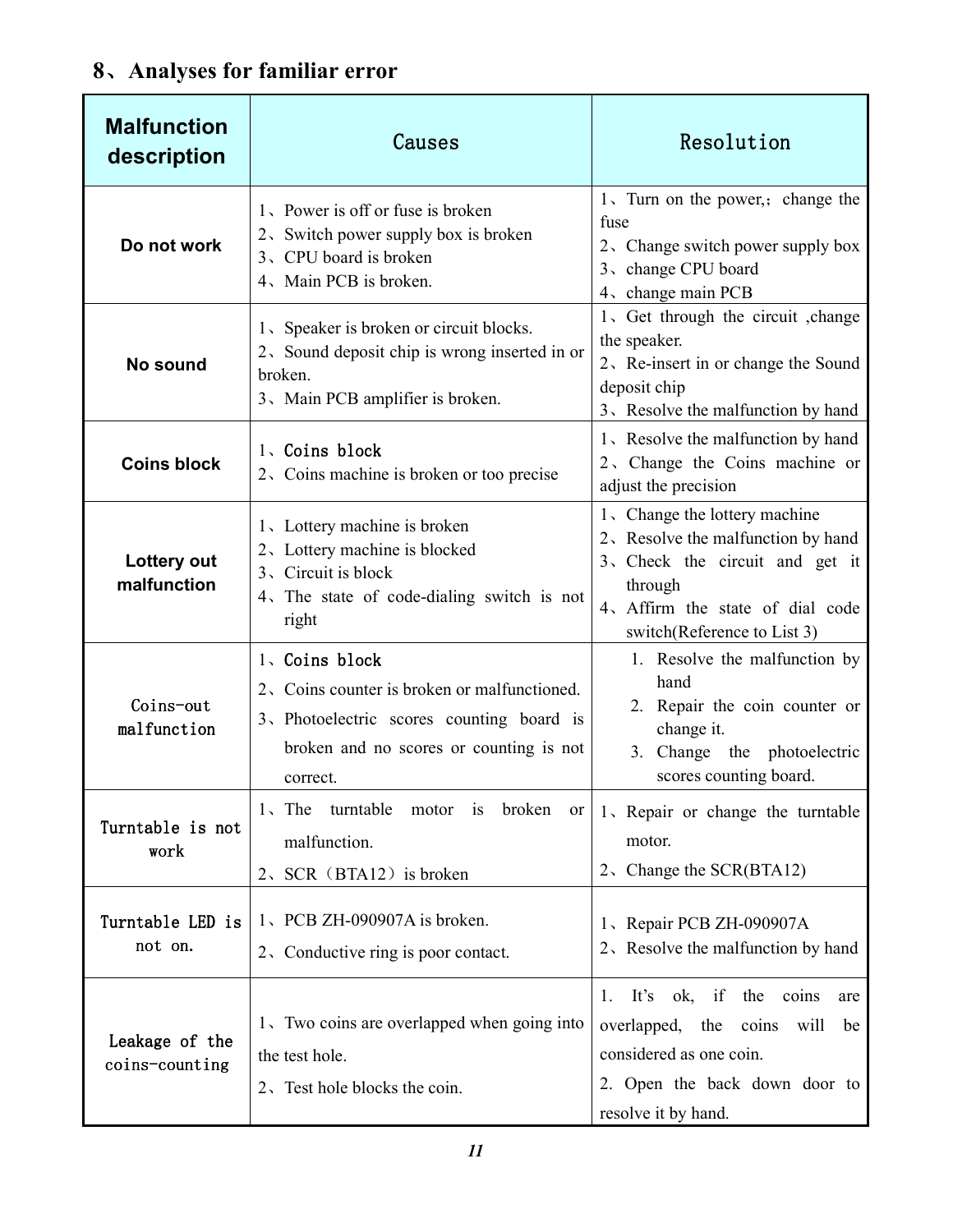# **9**、**Dial Code**

| <b>Setting</b><br>N <sub>0</sub><br>Usage<br>Code | 8              | 7          | 6          | 5              | $\overline{4}$ | 3              | $\overline{2}$ | 1              | <b>Usage</b>                                                                                              |
|---------------------------------------------------|----------------|------------|------------|----------------|----------------|----------------|----------------|----------------|-----------------------------------------------------------------------------------------------------------|
|                                                   | 0 <sub>N</sub> |            |            |                |                |                |                |                | Lottery out (Please dial the code on<br>$KNW3.6)$ (For lottery mode)                                      |
|                                                   | <b>OFF</b>     |            |            |                |                |                |                |                | No lottery out (Please dial the code<br>on KNW3.6) (For lottery mode)                                     |
|                                                   |                | <b>ON</b>  |            |                |                |                |                |                | Clear electric-protect parameter<br>(Please dial the code on KNW3.6)                                      |
|                                                   |                | <b>OFF</b> |            |                |                |                |                |                | No action!<br>(Please dial the code on<br>KNW3.6)                                                         |
| SW1                                               |                |            | <b>ON</b>  |                |                |                |                |                | Coins out (Please dial the code on<br>$KNW3.6$ (For coins mode)                                           |
|                                                   |                |            | <b>OFF</b> |                |                |                |                |                | No coins out (Please dial the code on<br>KNW3.6) (For coins mode)                                         |
|                                                   |                |            |            | 0 <sub>N</sub> |                |                |                |                | Unify the mode for coins or lotteries.                                                                    |
|                                                   |                |            |            | <b>OFF</b>     |                |                |                |                | No action! (The face value of the<br>bonus hole is what, the same coins<br>or lotteries will be come out) |
|                                                   |                |            |            |                | 0 <sub>N</sub> |                |                |                | Unify the mode for lotteries.                                                                             |
|                                                   |                |            |            |                | <b>OFF</b>     |                |                |                | Unify the mode for coins.                                                                                 |
|                                                   |                |            |            |                |                | 0 <sub>N</sub> | 0 <sub>N</sub> | 0 <sub>N</sub> | 1 coin=50 tickets(Could be mutual<br>converted)                                                           |
|                                                   |                |            |            |                |                | <b>ON</b>      | 0 <sub>N</sub> | <b>OFF</b>     | 1 coin=100 tickets(Could be mutual<br>converted)                                                          |
|                                                   |                |            |            |                |                | 0 <sub>N</sub> | <b>OFF</b>     | 0N             | 1 coin=150 tickets(Could be mutual<br>converted)                                                          |
|                                                   |                |            |            |                |                | 0 <sub>N</sub> | <b>OFF</b>     | <b>OFF</b>     | 1 coin=200 tickets(Could be mutual<br>converted)                                                          |
| SW2                                               |                |            |            |                |                | <b>OFF</b>     | 0 <sub>N</sub> | 0 <sub>N</sub> | 1 coin=250 tickets(Could be mutual<br>converted)                                                          |
|                                                   |                |            |            |                |                | <b>OFF</b>     | 0N             | <b>OFF</b>     | 1 coin=300 tickets (Could be mutual<br>converted)                                                         |
|                                                   |                |            |            |                |                | <b>OFF</b>     | <b>OFF</b>     | <b>ON</b>      | 1 coin=400 tickets(Could be mutual<br>converted)                                                          |
|                                                   |                |            |            |                |                | <b>OFF</b>     | <b>OFF</b>     | <b>OFF</b>     | 1 coin=500 tickets(Could be mutual<br>converted)                                                          |
|                                                   |                |            |            |                |                |                | 0N             | ON             | 0 light win when Winning "?"bonus<br>(Can be adjusted by dial code on<br>small PCB)                       |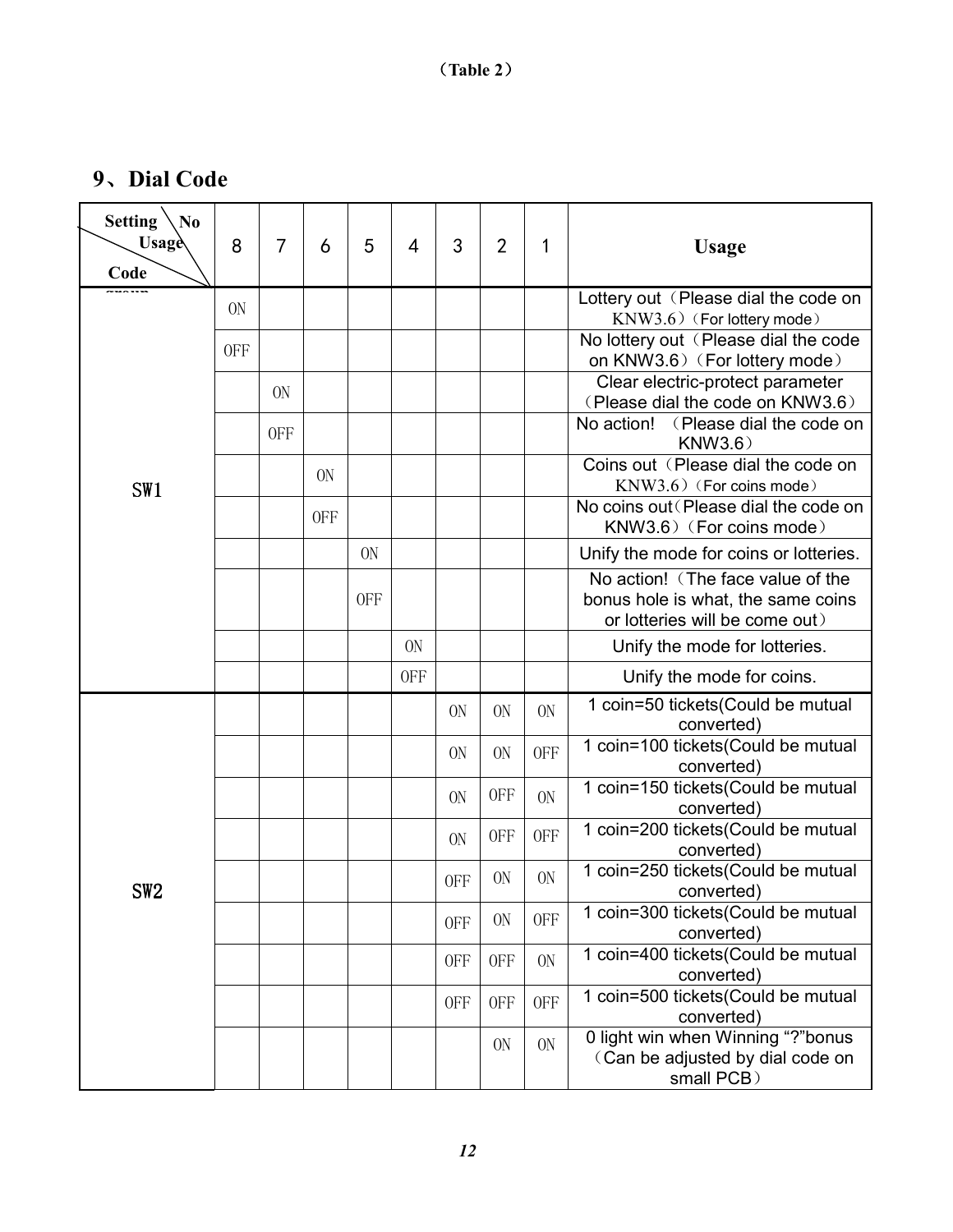|  |  |  | 0N         | <b>OFF</b> | 1 light win when Winning "?"bonus<br>(Can be adjusted by dial code on<br>small PCB)  |
|--|--|--|------------|------------|--------------------------------------------------------------------------------------|
|  |  |  | <b>OFF</b> | 0N         | 2 lights win when Winning "?"bonus<br>(Can be adjusted by dial code on<br>small PCB) |
|  |  |  | <b>OFF</b> | 0FF        | 3 lights win when Winning "?"bonus<br>(Can be adjusted by dial code on<br>small PCB) |

#### (**Table Three**)

**Remarks**:**Please replace or power off then to restart the machine, the setting can be in effect if you have reset the dial code** 

#### Hardware test process:

1、Lotteries machine test 2、Coins counter machine test 3、LED besides the door test

4、Turntable motor test 5、Digital tube and LED around test 6、Sound test (Total 16)

#### **Please press hardware test button for next functional test each after you finished a test.**

#### **10. Resource allocation List**

| Subdivision<br>Port No: | Port No: | Programmer<br>resource | Direction | Usage instruction                |
|-------------------------|----------|------------------------|-----------|----------------------------------|
| IN <sub>0</sub>         |          |                        | $\rm I$   | Coins inserting signal           |
| IN1                     |          |                        | Ι         | Coin counter feed backing signal |
| IN <sub>2</sub>         |          |                        | Ι         |                                  |
| IN <sub>3</sub>         |          |                        | I         |                                  |
| IN4                     | JPI      |                        | I         |                                  |
| IN <sub>5</sub>         |          |                        | I         |                                  |
| IN <sub>6</sub>         |          |                        | I         |                                  |
| IN7                     |          |                        | I         |                                  |
| IN <sub>8</sub>         |          |                        | I         | Connect to ZH-090907A board 032  |
| IN9                     |          |                        | Ι         | Connect to ZH-090907A board 033  |
| IN10                    |          |                        | Ι         | Connect to ZH-090907A board 034  |
| IN11                    | JP2      |                        | Ι         | Connect to ZH-090907A board 035  |
| IN12                    |          |                        | I         | Connect to ZH-090907A board 036  |
| IN13                    |          |                        | I         |                                  |
| IN14                    |          |                        | I         |                                  |
| IN15                    |          |                        | Ι         |                                  |
| IN16                    |          |                        | Ι         |                                  |
| IN17                    |          |                        | Ι         |                                  |
| IN18                    | JP3      |                        | I         |                                  |
| IN19                    |          |                        | I         |                                  |
| <b>IN20</b>             |          |                        | I         |                                  |
| IN21                    |          |                        | Ι         |                                  |
| <b>IN22</b>             |          |                        | I         |                                  |
| <b>IN23</b>             |          |                        | Ι         |                                  |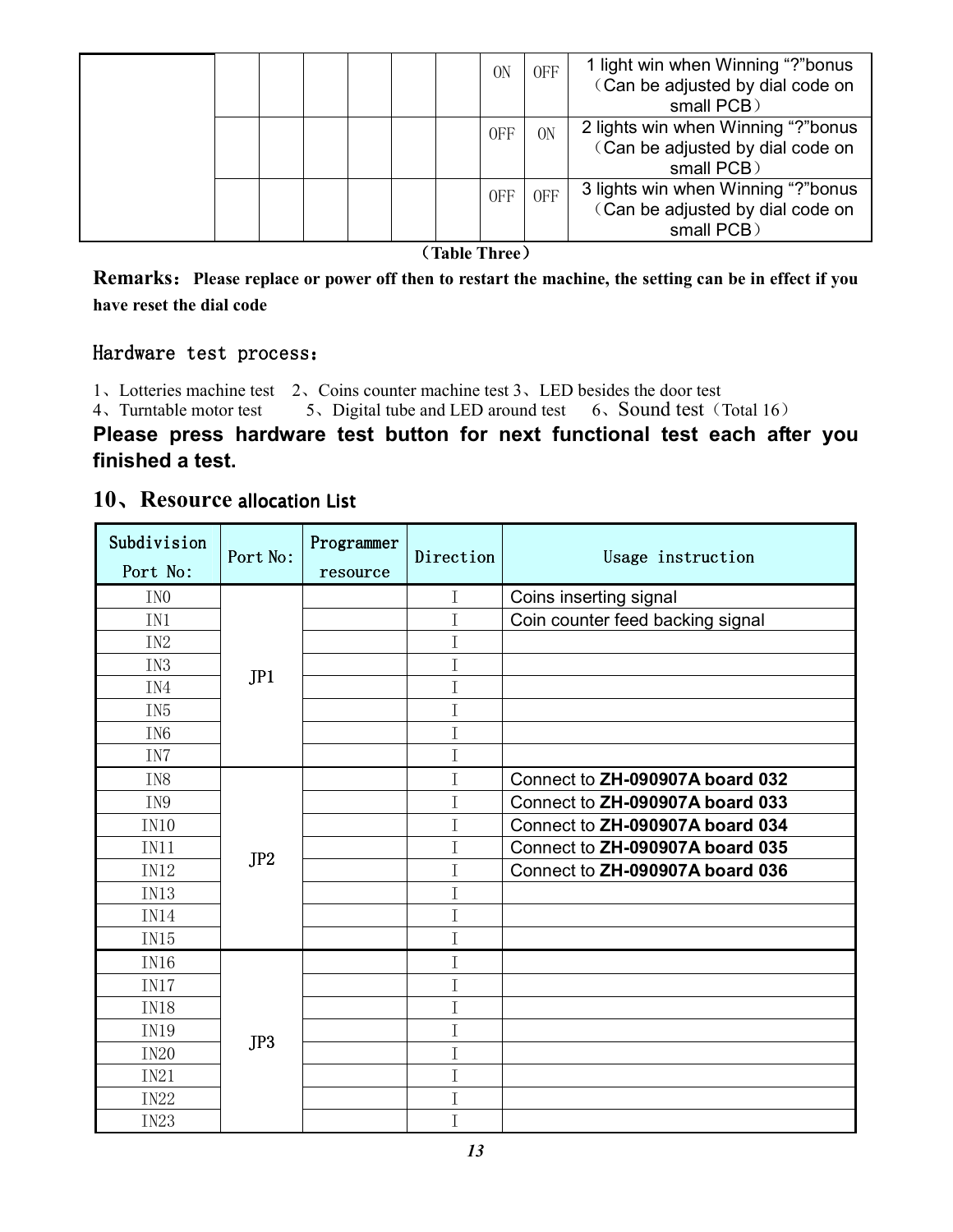| IN24        |      |        |   |                                            |
|-------------|------|--------|---|--------------------------------------------|
| IN25        |      |        |   |                                            |
| IN26        |      |        |   |                                            |
| IN27        |      |        |   |                                            |
| IN28        | JP4  |        |   |                                            |
| IN29        |      |        |   |                                            |
| IN30        |      |        |   | Hardware Test button                       |
| <b>IN31</b> |      |        |   | Replenish switch for No lottery alarm (if  |
|             |      |        |   | error happens, press this button to go on) |
| $+5V$       |      |        |   | 5V Power supply positive port              |
| <b>GND</b>  |      |        |   | Power supply negative port                 |
| <b>GND</b>  | JP13 |        |   | Power supply negative port                 |
| $+12V$      |      |        |   | 12V Power supply positive port             |
|             | JPI1 |        | 0 | Left CH positive port                      |
| $2 - 3$     |      | Sound  | Р | Sound                                      |
| 4           |      | output | 0 | Right CH positive port                     |

(**Followings continued**)

| Subdivision    | Port No:        | Programmer    | Direction      | Usage instruction                                                                         |
|----------------|-----------------|---------------|----------------|-------------------------------------------------------------------------------------------|
| Port No:       |                 | resource      |                |                                                                                           |
| 1              |                 |               |                | Right CH input                                                                            |
| $\overline{2}$ |                 | Volume        |                | Right CH output                                                                           |
| 3              | JP21            | adjustment VR |                | Sound                                                                                     |
| $\overline{4}$ |                 |               |                | Left CH input                                                                             |
| 5              |                 |               |                | Left CH output                                                                            |
| O <sub>0</sub> |                 |               | $\overline{O}$ | Coins out code list drive                                                                 |
| 01             |                 |               | $\overline{O}$ | Lotteries counter code list drive                                                         |
| O <sub>2</sub> |                 |               | $\overline{O}$ | Coins inserting code list drive                                                           |
| O 3            | JP <sub>5</sub> |               | $\overline{O}$ |                                                                                           |
| <b>O</b> 4     | <b>ULN2803</b>  |               | $\overline{O}$ |                                                                                           |
| O <sub>5</sub> |                 |               | $\overline{O}$ |                                                                                           |
| O <sub>6</sub> |                 |               | $\overline{O}$ |                                                                                           |
| O 7            |                 |               | $\overline{O}$ |                                                                                           |
| <b>O8</b>      |                 |               | $\overline{O}$ | Connect to ZH-090907A board P1.3 (to<br>judge whether start the demonstration or<br>not ) |
| O 9            |                 |               | $\overline{O}$ |                                                                                           |
| 010            | JP <sub>6</sub> |               | $\overline{O}$ |                                                                                           |
| O 11           | <b>ULN2803</b>  |               | $\overline{O}$ |                                                                                           |
| O 12           |                 |               | $\overline{O}$ |                                                                                           |
| O 13           |                 |               | $\overline{O}$ |                                                                                           |
| 014            |                 |               | $\overline{O}$ |                                                                                           |
| O 15           |                 |               | $\overline{O}$ |                                                                                           |
| O 16           |                 |               | $\overline{O}$ |                                                                                           |
| O 17           | JP7             |               | $\overline{O}$ |                                                                                           |
| O 18           | <b>ULN2803</b>  |               | $\overline{O}$ |                                                                                           |
| O 19           |                 |               | $\mathcal{O}$  |                                                                                           |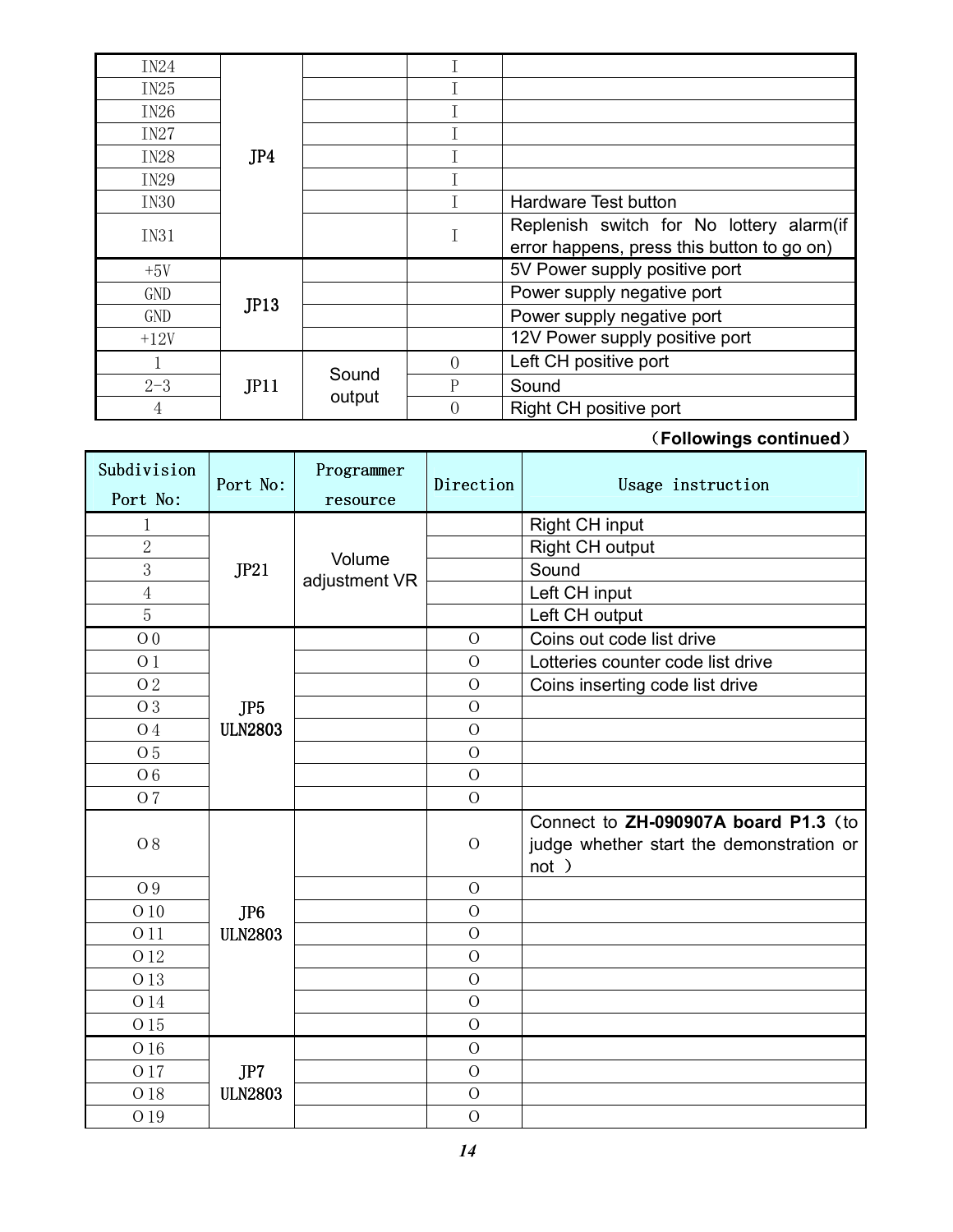| O 20           |                      |                 | $\overline{O}$ |                                                                                                                  |
|----------------|----------------------|-----------------|----------------|------------------------------------------------------------------------------------------------------------------|
| O 21           |                      |                 | $\Omega$       |                                                                                                                  |
| O 22           |                      |                 | $\Omega$       |                                                                                                                  |
| O 23           |                      |                 | $\Omega$       |                                                                                                                  |
| O 24           |                      |                 | $\overline{O}$ | Effect LED 1 besides the door (See from<br>front of the machine, from up to down,<br>with both sides paralleled) |
| O 25           | JP8<br><b>TIP122</b> |                 | $\overline{O}$ | Effect LED 2 besides the door (See from<br>front of the machine, from up to down, with<br>both sides paralleled) |
| O 26           |                      |                 | $\Omega$       | Effect LED 3 besides the door (See from<br>front of the machine, from up to down, with<br>both sides paralleled) |
| O 27           |                      |                 | $\overline{O}$ | Coins counting drive signal                                                                                      |
| O 28           |                      |                 | $\overline{O}$ | Turntable motor drive signal.                                                                                    |
| O 29           |                      |                 | $\Omega$       | Coins receiver funnel LED drive                                                                                  |
| O 30           |                      |                 | $\Omega$       |                                                                                                                  |
|                |                      |                 | $+5V$          |                                                                                                                  |
| $\overline{2}$ | JP15<br><b>UARTO</b> | <b>RS232</b>    | Ι              |                                                                                                                  |
| 3              |                      | Comminication   | $\overline{O}$ |                                                                                                                  |
| 4              |                      |                 | <b>GND</b>     |                                                                                                                  |
| $\mathbf 1$    |                      | <b>External</b> | GND            |                                                                                                                  |
| $\overline{2}$ | <b>JP20</b>          | Reset           | <b>RST</b>     |                                                                                                                  |

(**Connected to above**)

| Subdivision<br>Port No: | Port No: | Programmer<br>resource | Direction | Usage instruction           |
|-------------------------|----------|------------------------|-----------|-----------------------------|
| P32I                    |          |                        |           | feedback of lottery machine |
| $+12V$                  |          |                        | D         |                             |
| GND                     | JPI7     |                        | D         |                             |
| P320                    |          |                        |           | Lottery Machine Drive       |

(**Table four**)

# **ZH-090907A Board wiring list**

| Subdivision<br>Port No: | Port No: | Programmer<br>resource | Direction | Usage instruction                |
|-------------------------|----------|------------------------|-----------|----------------------------------|
| IN <sub>0</sub>         |          |                        |           | 30 lotteries refraction Test     |
| IN1                     |          |                        |           | 10 lotteries refraction Test     |
| IN <sub>2</sub>         |          |                        |           | 15 lotteries refraction Test     |
| IN <sub>3</sub>         |          |                        |           | 20 lotteries refraction Test     |
| IN4                     | INPUT1   |                        |           | 40 lotteries refraction Test     |
| IN <sub>5</sub>         |          |                        |           | 13 lotteries refraction Test     |
| IN <sub>6</sub>         |          |                        |           | 10 coins refraction Test         |
| IN7                     |          |                        |           | 5 lotteries refraction Test      |
| IN <sub>8</sub>         |          |                        |           | 12 lotteries refraction Test 30  |
| IN <sub>9</sub>         | INPUT2   |                        |           | 100 lotteries refraction Test 12 |
| IN10                    |          |                        |           | 12 lotteries refraction Test 25  |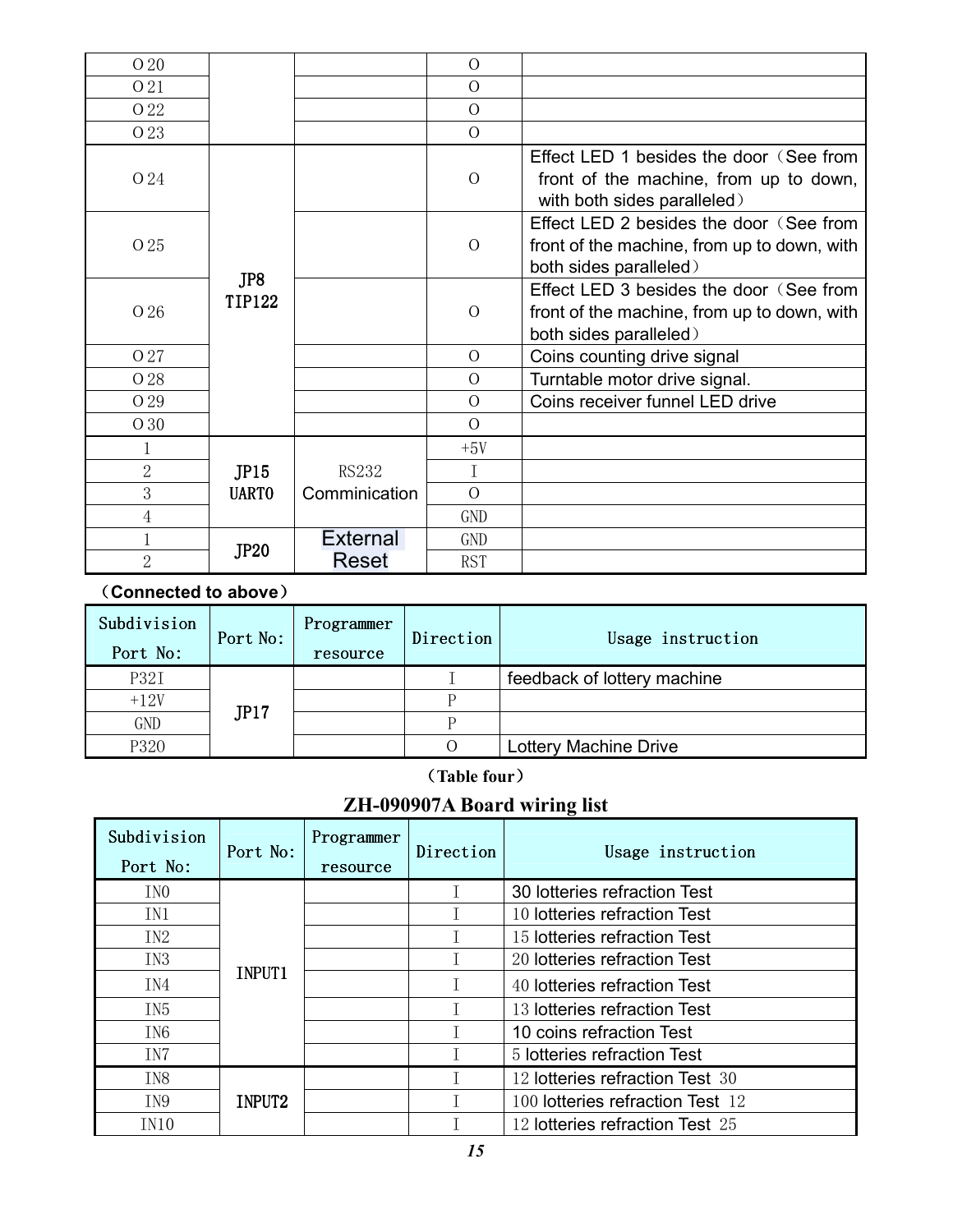| IN11        |             |     | 35 lotteries refraction Test           |
|-------------|-------------|-----|----------------------------------------|
| IN12        |             |     | 25 lotteries refraction Test 12        |
| IN13        |             |     | 8 lotteries refraction Test            |
| IN14        |             |     | 5 coins refraction Test                |
| IN15        |             |     | 7 lotteries refraction Test            |
| IN16        |             |     | 50 lotteries refraction Test           |
| IN17        |             |     | 20 lotteries refraction Test           |
| IN18        | INPUT3      |     | 18 lotteries refraction Test           |
| IN19        |             |     | 16 lotteries refraction Test           |
| <b>IN20</b> |             |     | 40 lotteries refraction Test           |
| IN21        |             |     | lucky refraction Test                  |
| <b>IN22</b> |             |     | 2 coins refraction Test                |
| IN23        |             |     | 13 lotteries refraction Test           |
| P1.1        | $P1$ $\Box$ | I/0 |                                        |
| P1.2        |             | I/0 |                                        |
|             |             |     | Connect to KNW-ZH-V3.6 board's input   |
| P1.3        |             | I/0 | port $0.8$ (to judge whether start the |
|             |             |     | demonstration or not)                  |
| P1.4        |             | I/0 |                                        |
| P1.5        |             | I/0 |                                        |
| P1.6        |             | I/0 |                                        |
| P1.7        |             | I/0 |                                        |
| P1.8        |             | I/0 |                                        |

### (**Followings continued**)

| Subdivision<br>Port No: | Port No:         | Programmer<br>resource | Direction      | Usage instruction                 |
|-------------------------|------------------|------------------------|----------------|-----------------------------------|
| 0 <sub>0</sub>          |                  |                        | $\overline{O}$ | 30 lotteries LED drive signal     |
| 01                      |                  |                        | $\overline{O}$ | 10 lotteries LED drive signal     |
| O 2                     |                  |                        | $\overline{O}$ | 15 lotteries LED drive signal     |
| O 3                     | OUT1             |                        | $\overline{O}$ | 20 lotteries LED drive signal     |
| <b>O</b> 4              |                  |                        | $\overline{O}$ | 40 lotteries LED drive signal     |
| O <sub>5</sub>          |                  |                        | $\overline{O}$ | 13 lotteries LED drive signal     |
| O <sub>6</sub>          |                  |                        | $\overline{O}$ | 10 coins LED drive signal         |
| O 7                     |                  |                        | $\overline{O}$ | 5 lotteries LED drive signal      |
| O 8                     |                  |                        | $\overline{O}$ | 12 lotteries LED drive signal 30  |
| O 9                     |                  |                        | $\overline{O}$ | 100 lotteries LED drive signal 12 |
| 010                     |                  |                        | $\overline{O}$ | 12 lotteries LED drive signal 25  |
| O 11                    |                  |                        | $\overline{O}$ | 35 lotteries LED drive signal     |
| 012                     | OUT <sub>2</sub> |                        | $\overline{O}$ | 25 lotteries LED drive signal 12  |
| O 13                    |                  |                        | $\overline{O}$ | 8 lotteries LED drive signal      |
| 014                     |                  |                        | $\overline{O}$ | 5 coins LED drive signal          |
| O 15                    |                  |                        | $\overline{O}$ | 7 lotteries LED drive signal      |
| O 16                    | OUT <sub>3</sub> |                        | $\overline{O}$ | 50 lotteries LED drive signal     |
| O 17                    |                  |                        | $\overline{O}$ | 20 lotteries LED drive signal     |
| O 18                    |                  |                        | $\overline{O}$ | 18 lotteries LED drive signal     |
| O 19                    |                  |                        | $\overline{O}$ | 16 lotteries LED drive signal     |